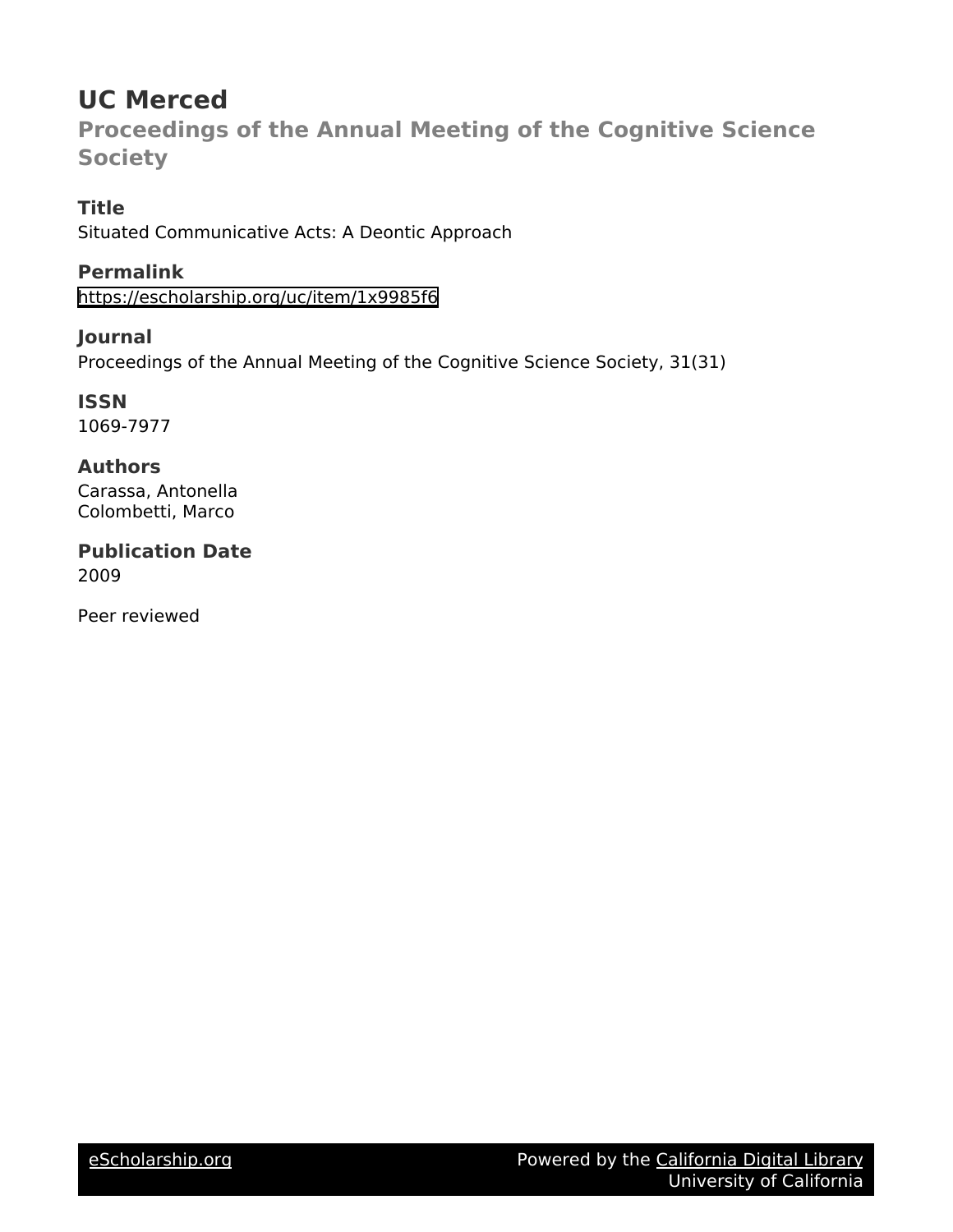### **Situated Communicative Acts: A Deontic Approach**

**Antonella Carassa (antonella.carassa@lu.unisi.ch)** 

Faculty of Communication Sciences, University of Lugano, Via Giuseppe Buffi 13 6900 Lugano, Switzerland

### **Marco Colombetti (marco.colombetti@lu.unisi.ch)**

Faculty of Communication Sciences, University of Lugano, Via Giuseppe Buffi 13 6900 Lugano, Switzerland Department of Electronics and Information, Politecnico di Milano, Piazza Leonardo da Vinci 32 20133 Milano, Italy

#### **Abstract**

We delineate a theory of communicative acts as situated actions, through which agents co-construct a viable situation by creating or otherwise manipulating deontic affordances. We rely on Gilbert's theory of plural subjects to introduce the concept of joint meaning as a type of joint commitment. We then show that our approach allows for an innovative treatment of indirect speech.

**Keywords:** Situated communicative act; joint commitment; joint meaning; deontic affordance; indirect speech.

#### **Introduction**

Language is an indispensable tool for human interaction. If we are interested in the relationship between what is said, the mental representations of the interacting agents, and the situation in which the interaction takes place, a fundamental contribution has been given by Speech Act Theory. After entering the Cognitive Science world in the late 1960s (Cohen & Perrault, 1979), models based on Speech Act Theory have been worked out to deal with language understanding (Allen, 1983), language generation (Appelt, 1985), dialogical exchanges (Airenti et al., 1993), and so forth.

Already in the early 1980s, however, Stephen Levinson (1981) argued that Speech Act Theory is inherently inadequate to account for real communicative interactions; more recently, Herbert Clark (1996) criticized Speech Act Theory for neglecting the intrinsic participatory nature of communication; and Jacob Mey (2001), to make another example, insists on the need to replace the concept of a speech act with the concept of a *pragmatic act*, because in general the communicative contribution of an utterance cannot be reduced to a well-identified illocutionary act, not even if the notion of an indirect speech act is brought into play.

Scholars who express discontent with Speech Act Theory often defend a *situated approach* to linguistic communication (Mey, 2001). The idea is that the communicative contribution of an utterance can be understood only if the overall situation in which the interaction takes place is taken into account. However, this type of claims are more of a research program than a fully-fledged theory: in our opinion, no satisfactory treatment of what it means for a communicative interaction to be situated has been developed yet.

In this paper we submit what we take to be a step to a theory of situated communicative interactions. In our view, the situations in which interactions take place are partly given and partly collectively constructed by the agents themselves during the interaction. A crucial aspect of a situation, from the point of view of communication, is its deontic component, which can be treated in terms of *joint commitments* (Gilbert, 1996, 2000, 2006). We suggest that an agent's communicative acts may be regarded as actions that enrich the current situation with new *deontic affordances*, which can be accepted, rejected of further negotiated by the other agents. According to this view, a substantial component of the force of a communicative act lies in its power to enrich or modify the network of commitments that bind the interacting agents. While we are not the first to deal with the deontic dimension of communication (see for example Traum & Allen, 1994; Walton & Krabbe, 1995; Clark, 2006; Searle, 2007), our treatment of meaning in terms of joint commitments appears to be novel.

The paper is structured as follows. In the next section we defend a situated and deontic approach to communicative acts; in particular we introduce Gilbert's concept of a joint commitment and analyze its relationship with communication. Then we show how our approach can be applied to deal with an important aspect of communication, namely indirect speech. Finally we draw some conclusions and delineate possible directions for further research.

#### **Situated Communicative Acts**

If communication is to be understood within a situation, what *is* a situation? Obviously the physical setting is important; moreover the context in which an interaction is carried out is crucial to set the values of indexicals like *now*, *here*, *I*, and so on. But this is going to play a marginal role, if any, in determining the communicative force of an utterance.

It is widely accepted that situations are best regarded as sources of *affordances* (Gibson, 1979; Norman, 1988; Carassa et al., 2005), that is, of action possibilities that are perceived by the agents. Such affordances may exist in a situation before the agents start to carry out an interaction. More interestingly, agents often produce new affordances that enrich the current situation. Consider for example Ann and Bob walking in a wood in search of mushrooms; suddenly Ann, who at the moment is somewhat far from Bob, shouts,

(1) "Hey, there are some gorgeous ones here!"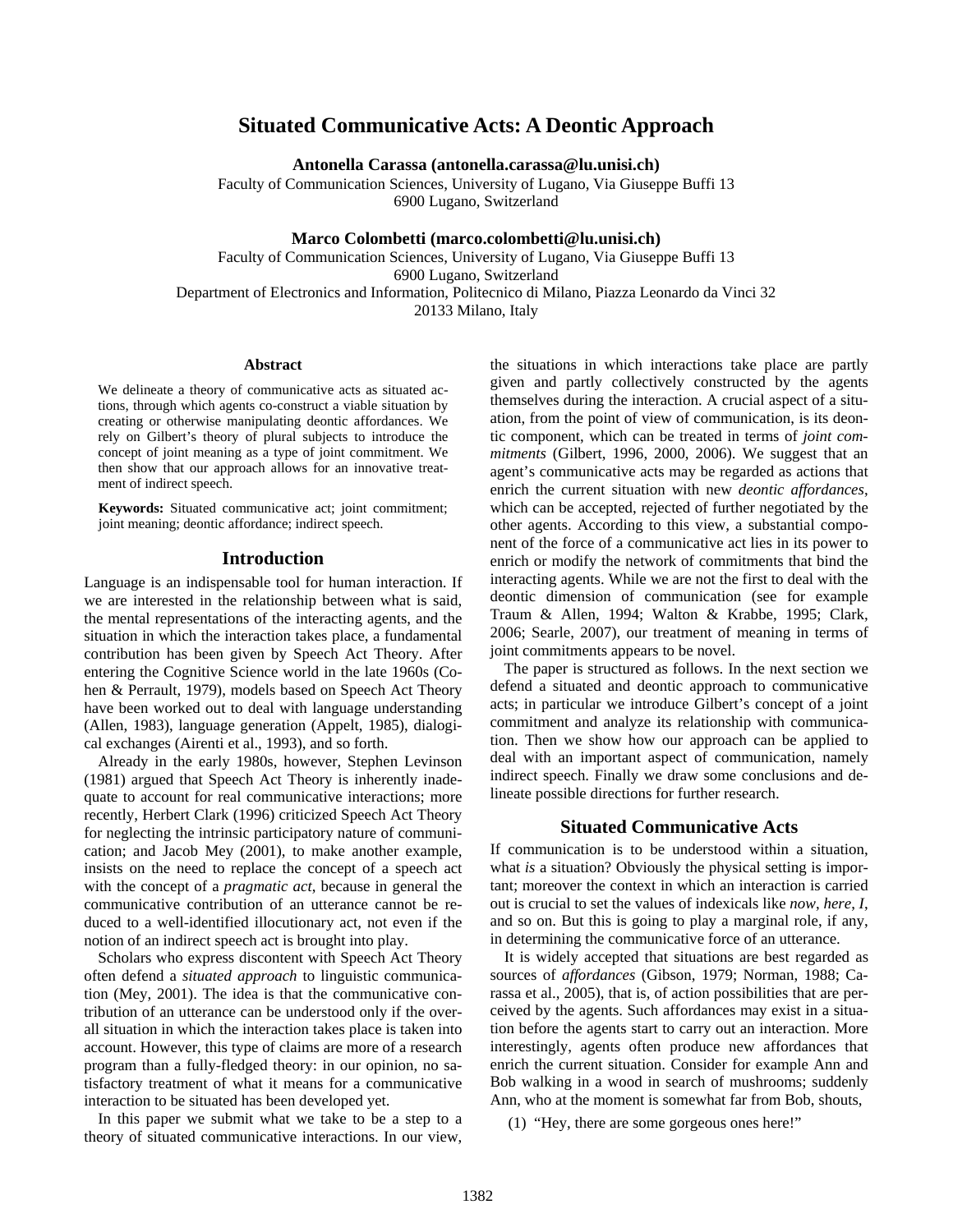This utterance may be interpreted as a "pushmi-pullyu" communicative act (Millikan, 1996), to wit, as a communicative act that is at the same time an instance of informing (an assertive) and one of inviting (a directive). But this would leave out an important part of the story. After producing Utterance 1, it would be inappropriate for Ann to walk away, without waiting for Bob to reach her; if she did so, Bob would be entitled to complain and to ask for an explanation ("Why didn't you wait for me?"). To explain this fact we may assume that Utterance 1 also has a commissive force: if Ann invites Bob to join her at place *X*, she has to stay at *X* until Bob either reaches her at *X* or rejects her invitation. Finally, it is easy to imagine Ann producing Utterance 1 in a jubilant tone, thus expressing a feeling of joy.

According to this analysis, Utterance 1 appears to be significantly overloaded, realizing at the same time an assertive, a directive, a commissive, and an expressive act. Rather than being an exception, however, a case like this seems to be the rule. Indeed, every directive act involves a commissive component; for example, if Bob asks Ann to bring him a cup of coffee, he thereby commits to wait for the cup of coffee to be brought by Ann, to accept it, and (at least in normal conditions) to drink it: any deviation from this pattern of behavior would have to be justified. Symmetrically, commissive acts typically include a directive component; for example, if Ann says to her father

(2) "I'll come visit next Sunday,"

then she not only makes a promise, but also implicitly asks her father to stay at home next Sunday to welcome her.

A first consequence of these considerations is that it may be sensible to abandon the idea that a communicative act be classified as an assertive, or a directive, and so on. A better choice may be to assume that, in general, communicative acts serve several functions at the same time: an assertive function, a directive function, a commissive function, and an expressive function. But why is it the case that a single communicative act tends to serve different functions? The answer, we believe, is to be found in the way communicative acts combine with the overall situation in which human interactions are carried out.

In a forthcoming paper (Carassa & Colombetti, 2009) we argue that communicative acts should be regarded as actions that produce *deontic affordances*, to wit, the opportunity for the hearer(s) to enter a deontic relationship with the speaker. More precisely, communicative acts typically produce *precommitments*, which can then be turned into *joint commitments* by suitable reactions. The concept of a joint commitment, that we consider as fundamental for a situated approach to communication, has been introduced and extensively analyzed by Margaret Gilbert. Here we can only sketch the crucial features of this concept; for an extensive treatment we refer the interested reader to Gilbert's works (1996, 2000, 2006).

#### **Gilbert's concept of a joint commitment**

According to Gilbert all genuinely collective phenomena (like joint activities, collective beliefs, group feelings, social conventions, and so on) involve a special kind of commitment, that she calls a *joint commitment*. A subject may be personally committed to do *X*, for example as a result of an individual decision: such a decision may be rescinded, but until this does not happen the subject is committed to do *X*. Being committed to do *X* is a desire-independent reason or the subject to do *X*; however, in the case of a personal commitment the subject is the only 'owner' of the commitment, and can rescind it as he or she pleases. Contrary to personal commitments, a joint commitment is a commitment of two or more subjects, called the *parties* of the joint commitment, to engage in a common project 'as a single body.' Therefore joint commitments are not separately owned by their parties, but are, so to speak, collectively owned by all parties.

In view of the purpose of this article, the main features of joint commitments are that: (i) they are desire-independent reasons for action that are intentionally created by agents in interaction; and (ii), they consist of deontic relationships between the parties, more specifically of directed obligations with their correlative rights and entitlements. If a group is jointly committed to do something, then every party is obligated to all other parties to do his or her part of the joint activity, and has the right that all other parties do their parts. It is characteristic of joint commitments that all such obligations are created simultaneously, and are interdependent in the sense that each party is bound by the joint commitment only as long as the other parties are so bound. If and when all its obligations are fulfilled, a joint commitment is itself fulfilled; on the contrary, if one of its obligations is violated, the joint commitment is violated (which, in many cases, implies that the joint commitment ceases to exist).

The content of a joint commitment need not be a collective action: a group of subjects may commit to holding a certain type of attitude, like a belief, a desire, a disposition, a feeling, and so on. As we shall see, joint commitments to beliefs (also called *group beliefs* by Gilbert) are particularly interesting for our current goal. A few observations are important here. First, all joint commitments, inclusive of commitments to beliefs, are desire-independent reasons for *action*. To give an example, suppose that Ann and Bob jointly commit to believing that drinking coffee is bad for one's health; later on, they will have to behave in certain ways, or else their commitment will be violated. Second, joint commitment to a belief should not be confused with what is usually called *common belief* or *mutual belief* in the Cognitive Science literature: in particular it is possible for a group of agents to be jointly committed to believing that *p*, while it is common belief of the same group that not-*p*. The reason is again that joint commitments are reasons for action: being jointly committed to believing that *p* just means that the parties are committed to behaving in ways that are compatible with such a belief; what the parties actually believe is a logically independent issue.

It follows from these considerations that fulfilling or violating a joint commitment is logically independent of sincerity. If one acts coherently with a commitment, then the commitment is fulfilled even if the subject was insincere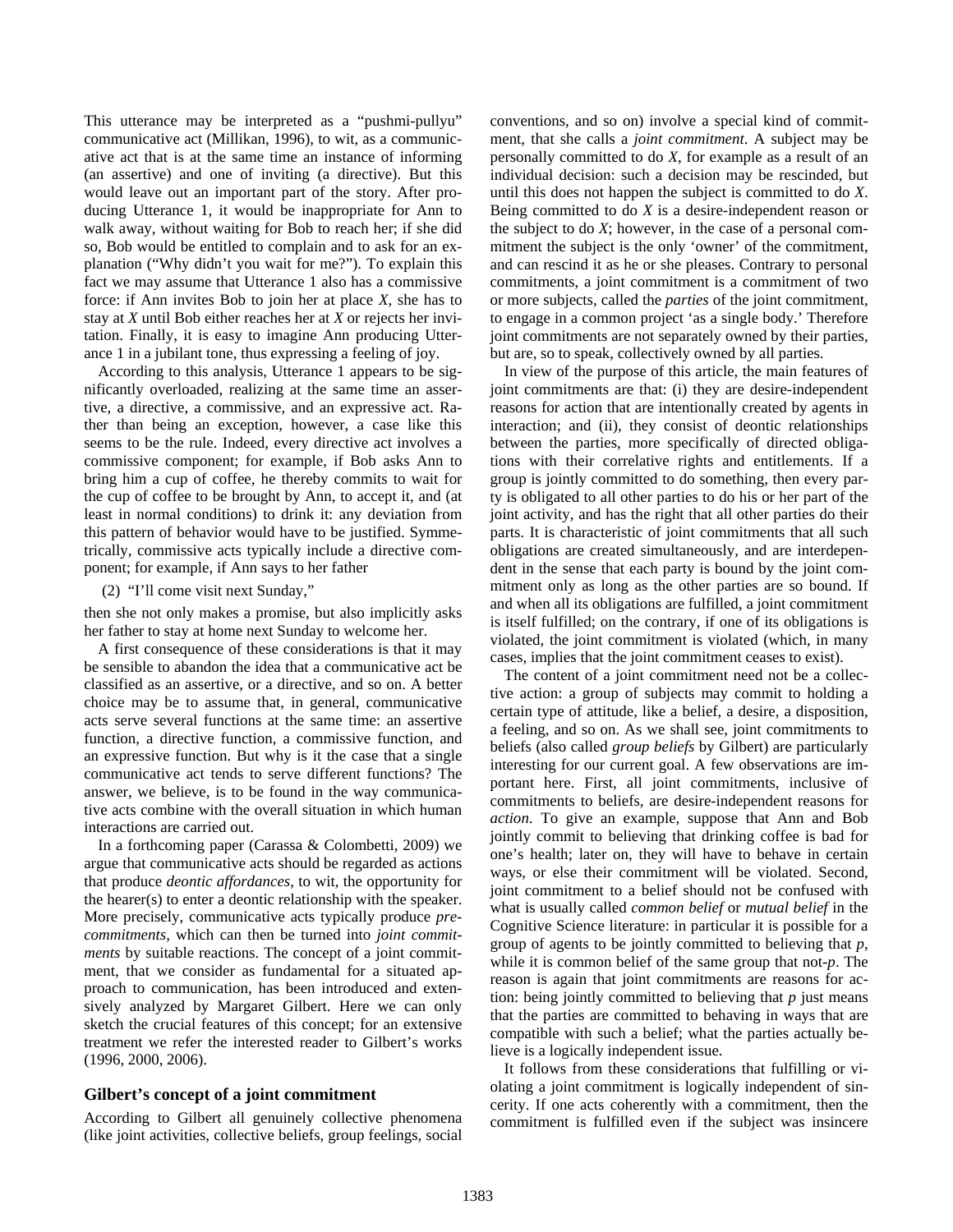about his or her beliefs, desires, and so on; and if a subject does not act coherently with a commitment, then the commitment is violated even if the subject was sincere. Of course there are often moral reasons for being sincere, but this has nothing to do with the obligations of joint commitment.

#### **Joint commitment and communication**

Joint commitments have a puzzling feature: while they come into force at a specific moment (at which they create simultaneous and interdependent directed obligations of all the parties), they are the cumulative result of an incremental process of collective construction. A joint commitment cannot be created by a single member of a group: what is needed is an overt 'offer' of every agent to participate in creating the joint commitment.

In our view, situations of interaction are related to joint commitments in two distinct ways. First, at any moment the current situation may afford an agent the possibility to offer to another agent the opportunity of building a new joint commitment. Second, such an offer is itself a new affordance, more precisely a *deontic affordance*, which is created by an agent to be exploited by the others. Thus by performing a communicative act, an agent both exploits the current situation and enriches it with new deontic affordances.

Let us go back to the mushroom gathering example. Before Ann produces Utterance 1, the situation is already shaped by deontic relationships binding Ann and Bob: for instance, Ann and Bob have agreed to go for mushrooms together, and are therefore bound by a joint commitment to this effect. This type of activity, when performed collectively, normally includes certain practices, like helping each other to gather mushrooms from the same patch, when the agents are lucky enough to find a rich one. Ann's uttering "Hey, there are some gorgeous ones here!" can be seen to disclose a deontic affordance for Bob, which is now in a position to accept (or refuse, or further negotiate) Ann's offer. In a sense, Ann's communicative act produces 'a half' of a joint commitment (which, more technically, we call a *precommitment*): Bob is thereby called to produce the other half, of to reject the offer (with some motivation).

In view of this analysis, we think that classifying Ann's communicative act as an assertion that indirectly realizes an invitation would miss the point. What Ann really does is to introduce a new element in the current situation; such an element is a deontic affordance, namely the possibility for Bob to create a new joint commitment with Ann.

### **Joint meaning and joint projects**

 $\overline{a}$ 

Communicative acts generate two levels of deontic affordances, corresponding to the illocutionary and perlocutionary levels of analysis of Speech Act Theory. At the illocutionary level, the speaker creates a deontic affordance for creating *joint meaning* (Carassa & Colombetti, 2009<sup>[1](#page-3-0)</sup>); at the perlocutionary level, the speaker creates a deontic affordance for engaging in a *joint project* (Clark, 1996).

It has often been observed that the meaning of a communicative act appears to be at least partially undetermined until the hearer takes it up. Consider the following conversation, occurring at a dinner party:

- (3) Ann: "I feel sleepy."
- (4) Bob: "I'll get you another cup of coffee."
- (5) Ann: "Thank you, Bob."

Now suppose that Ann's original statement was intended as an indirect invitation to leave the party; Bob's reply redefines it as an indirect request to receive help in dealing with the fact of feeling asleep; finally Ann accepts Bob's redefinition. We may wonder whether Bob correctly understood Ann's original invitation (and decided to ignore it), or was really mistaken in his interpretation. In a concrete situation it may be impossible for Ann to establish what went on in Bob's mind. But in any case after the exchange Ann and Bob have reached an agreement on the meaning of Utterance 3: independently of Ann's original communicative intention, the utterance has been accepted as an indirect request to receive some support. In our view, Ann and Bob have now achieved *joint meaning* of such an utterance.

Joint meaning is a special case of a joint commitment to a belief: more precisely, it is the joint commitment (of the speaker and the hearer) to the belief that the speaker performed a communicative act of a certain type. All communicative acts produce a first-level, illocutionary deontic affordance, namely the opportunity for the hearer to form a joint meaning with the speaker. But communicative acts typically produce also a second-level, perlocutionary deontic affordance, namely the opportunity for the hearer to engage in a joint project with the speaker. In our example, by Utterance 4 Bob not only proposes to understand Utterance 3 as a request for support, but also accepts such a request. Finally, by Utterance 5 Ann accepts Bob's understanding. After the exchange Ann and Bob are jointly committed to carrying out a specific joint project, in which Bob brings a cup of coffee to Ann and Ann drinks it.

The deontic dimension of communication is, we believe, essential to understand the actual force of communicative acts. We do not propose to drop the more traditional explanations based on epistemic and volitional mental states, like beliefs and intentions; rather, we suggest that also the deontic dimension should be taken into account. In the next section we show that doing so allows one to explain some problematic aspects of indirect speech.

### **The Deontic Structure of Indirect Speech**

Any attempt to use Speech Act Theory to model a real conversation immediately faces a problem: most often, the literal illocutionary act performed through the production of an utterance does not account for its full communicative force.

 $\overline{\phantom{a}}$ 

<span id="page-3-0"></span><sup>1</sup> In the referenced paper we further justify our definition of joint meaning as a joint commitment by relating the creation of a

commitment to the view that communicative intentions are reflexive, in the sense clarified, among others, by Bach & Harnish (1979).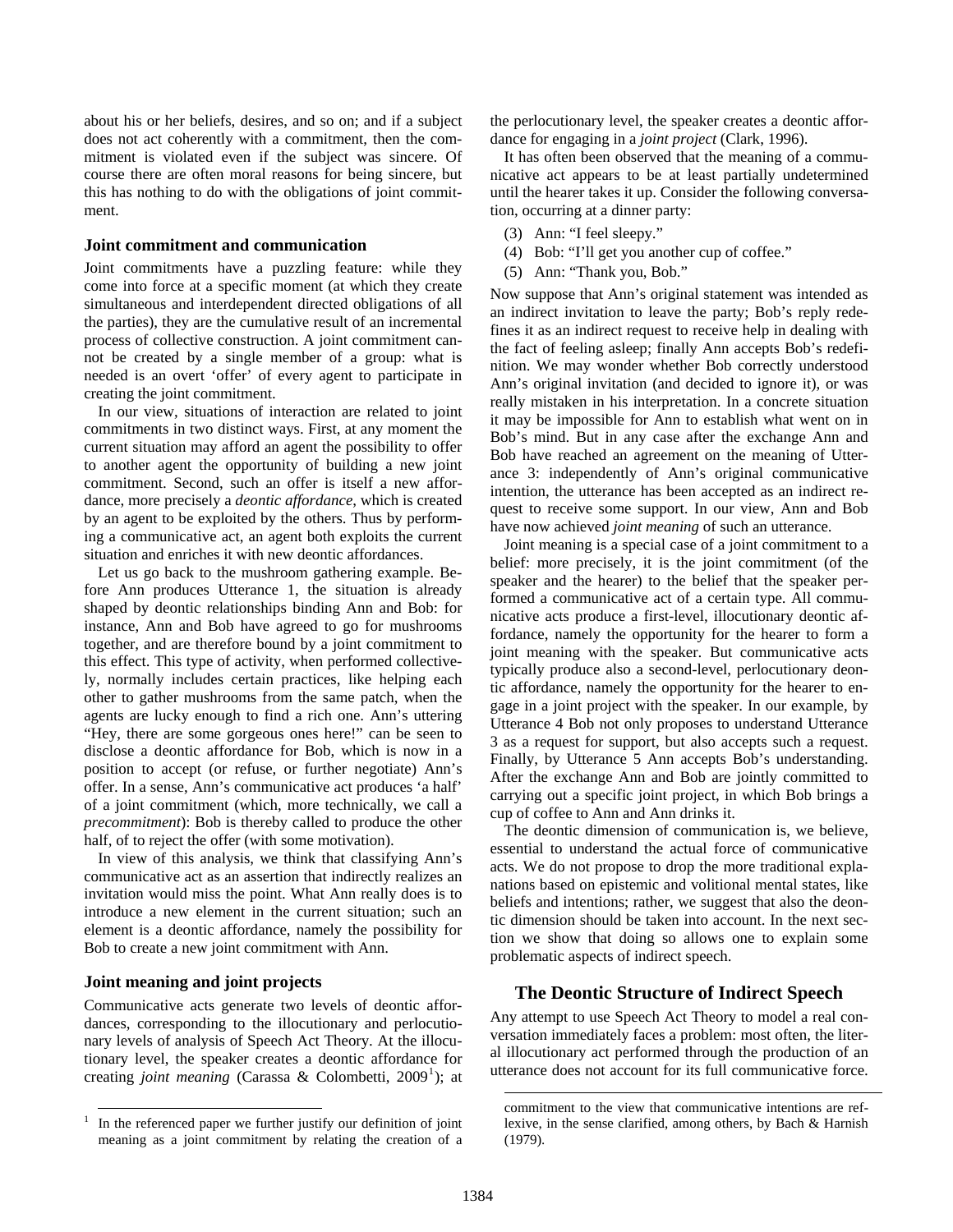The standard approach to solve this difficulty relies on the concept of an *indirect illocutionary act* (Searle, 1975). The idea is that an utterance, besides realizing a literal illocutionary act, may realize a further indirect illocutionary act. The paradigmatic example is the by now famous "Can you reach the salt?", whose standard interpretation is that a request of passing the salt (e.g., during a social dinner) is realized indirectly, for politeness' sake, through a question concerning a preparatory condition of the request.

Searle's view of indirect speech acts is that they retain their literal illocutionary force, but add a further illocutionary force, which can be reconstructed inferentially by reasoning under assumptions of conversational cooperation. This approach to indirect speech, however, runs into several difficulties. First (as already remarked by Levinson, 1981), an indirect speech act does not always retain its literal force. Second, many (if not most) utterances in real conversations appear to realize a complex set of different indirect speech acts, which are not always related to the literal illocutionary act in a simple way (e.g., through a constitutive condition of the indirect illocutionary act, like in the salt passing example). Third, it is unclear why indirect speech should be so pervasive, given that politeness cannot always be invoked as an explanation.

Basically, we are left with the problem of explaining why indirect speech appears to be a standard way for people to communicate. In a recent paper, Pinker and colleagues analyze some cases of indirect speech, most of which go beyond issues of politeness; as the authors put it (Pinker et al., 2008:833), "People often ... veil their intentions in innuendo, euphemism, or doublespeak. Here are some familiar examples:

- Would you like to come up and see my etchings? [a sexual come-on]
- If you could pass the guacamole, that would be awesome. [a polite request]
- Nice store you got there. Would be a real shame if something happened to it. [a threat]
- We're counting on you to show leadership in our Campaign for the Future. [a solicitation for a donation]
- Gee, officer, is there some way we could take care of the ticket here? [a bribe]"

The authors propose an explanation of indirect speech based on three points: plausible deniability, relationship negotiation, and language as a digital medium. We shall now analyze the two following examples in the light of our approach based on the concept of deontic affordance:

- (6) "Gee, officer, is there some way we could take care of the ticket here?"
- (7) "Nice store you got there. Would be a real shame if something happened to it."

#### **The collective construction of viable situations**

In many situations, an offer to engage in an illegal transaction has to be disguised, so that *plausible deniability* is assured. Let us consider a direct alternative to Utterance 6, like for example (Pinker et al., 2008:834):

#### (8) "If you let me go without a ticket, I'll pay you \$50."

Utterance 8 creates a deontic affordance for the policeman, who can now accept or refuse a bribe. Unfortunately, if the policeman refuses to take up the deontic affordance, he may arrest the driver on the charge of attempting to bribe him. The speaker is thus in a difficult situation: if her proposal is accepted, everything will go fine; but if the proposal is rejected, she may get into troubles. According to Pinker and colleagues the indirect proposal, while being sufficiently clear to be understood by the officer, is still enough ambiguous to prevent a prosecutor from proving beyond reasonable doubt that the driver offered a bribe; this fact protects the driver from unpleasant consequences if the officer proves unwilling to be corrupted.

There is, however, another important aspect that the explanation proposed by Pinker and colleagues does not highlight: even if the driver's indirect offer is accepted, the interaction will not be construed as a case of bribe, but rather as a favor that the generous officer is willing to do to help the driver. As we said in the previous section, we suggest that: at the illocutionary level, the speaker creates a deontic affordance for the hearer to participate in the production of joint meaning; at the perlocutionary level, the speaker creates a deontic affordance for the hearer to engage in a joint project with the speaker. With Utterance 8, a bribing project is overtly proposed by the driver, and the policeman may just accept or reject it (with possible troubles for the speaker, in the latter case). With Utterance 6, on the contrary, the driver proposes a different type of joint project, in which the officer does a favor to the driver, who in turn will show her gratitude in a tangible form.

Now the policeman has several choices. First, he may accept both the joint meaning and the joint project without losing face. Second, he may accept the joint meaning and refuse the joint project without further consequences, for example by saying, "Sorry, Madam, there's really nothing I can do for you." Third, he may want to unveil the driver's game and bring the underlying bribing project to the light. In such a case the officer may still want to accept or refuse the project. In the latter case, plausible deniability will protect the driver from unpleasant consequences.

It is important to stress that if the generous-officer project is taken up as a matter of joint meaning (be it accepted or refused), it can still be common knowledge of the driver and the officer that what is actually at stake is a case of bribery. This entails no logical contradiction because a group may be jointly committed to believing that *p* even if not-*p* is common belief of the same group: the joint commitment, if successfully created, will be a desire-independent reason for the members of the group to act coherently with the belief that *p*, even if all members actually believe that not-*p* and this is common belief. We think that this is the key to understanding many forms of indirect speech.

The difference between common belief and joint meaning is also a key to understanding Utterance 7. This utterance evokes a situation in which the speaker, as a member of some criminal organization, threatens a shopkeeper of burn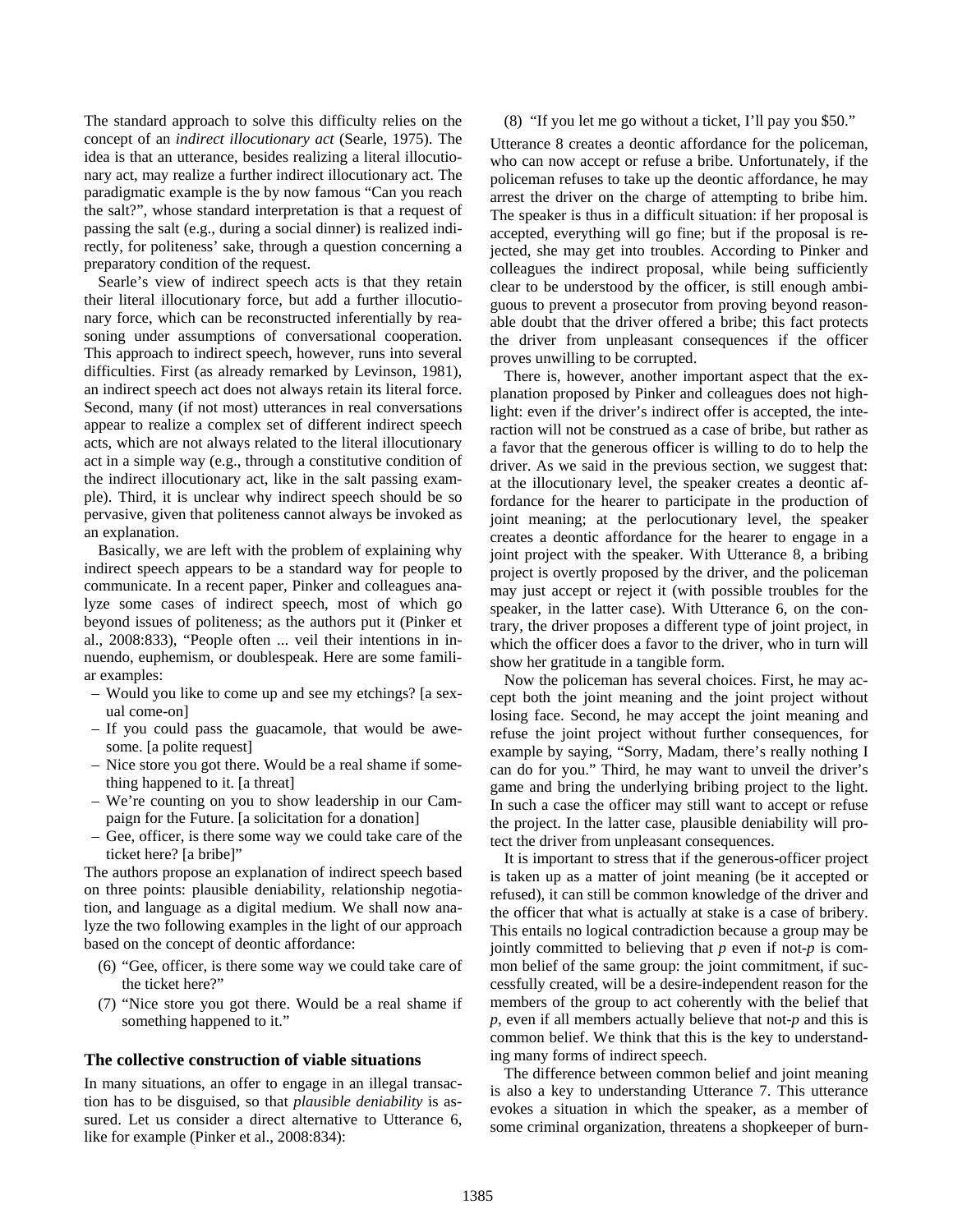ing her shop to ashes if she refuses to pay protection money. The difference with the previous example is that, although the threat is indirect, the speaker does not intend to leave it open for the hearer to refuse the proposed project. Why is the speaker using indirect speech, then?

The explanation offered by Pinker and colleagues relies on the fact that "language is tacitly perceived to be a *digital*  medium" (2008:836). As a consequence, "overt propositions are perceived as certain and act as focal points, whereas implicatures from indirect speech are perceived as being some measure short of certainty" (2008:837). A corollary is that "indirect speech merely provides *shared individual*  knowledge, whereas direct speech provides *common knowledge*, and relationships are maintained or nullified by common knowledge of the relationship type"<sup>[2](#page-5-0)</sup> (2008:837).

Pinker and colleagues insist that indirect speech can only provide shared individual knowledge because their theory is unable to justify the use of indirect speech if the threat expressed by Utterance 7 is assumed to be common knowledge of the speaker and the hearer. However, it seems to us that in a suitable cultural context the fact that the utterance conveys a threat will inevitably be common knowledge of the gangster and the shopkeeper. This is not a problem for our approach because, as we have already clarified, joint meaning, being a joint commitment, may conflict with what is common belief of the speaker and the hearer. We view Utterance 7 as resulting into the following state of affairs: (i), it is common belief of the speaker and the hearer that the utterance conveys a threat; (ii), the speaker proposes as joint meaning that he is offering a useful service in exchange of a fair payment.

Of course, neither the speaker nor the hearer really believe that a fair transaction is being proposed. But this is exactly what is being suggested as a matter of joint meaning. To clarify this point, consider four possible answers by the shopkeeper:

- (9) "True, safety is important. Could you take care of that?"
- (10) "Kind of you to care, but this is a very safe area."
- (11) "You can just drop your mask. How much am I supposed to give?"
- (12) "You don't scare me, get off my store right away or I'll call the police."

With Utterance 9, the shopkeeper accepts both the joint meaning and the joint project proposed by the speaker. With Utterance 10, the joint meaning is accepted, but the joint project is refused. With utterance 11, the joint meaning is refused, and the underlying project is unveiled and accepted. Finally, with Utterance 12 the joint meaning is refused, and the underlying project is unveiled and refused.

Utterances 6 and 7 have an important feature in common: in both cases the speaker invites the hearer to co-construct what we call a "viable situation." In the first case, the bribing project is disguised as an act of kindness that the policeman may be willing to do to the car driver; in the second case, the request for money is disguised as a fair compensation due for a valuable service. In both cases, the speaker invites the hearer to jointly commit to a representation of the current situation that is different from what the same situation is understood to be as a matter of common belief.

Between Utterance 6 and 7 there is also a difference, in that plausible deniability is more crucial to the former than to the latter. This difference is justified by the asymmetric allocation of power between the speaker and the hearer in the pre-existing situations. In the bribing example the policeman has the (actual) power to withdraw the ticket and the (legal) power to charge the driver of attempting to bribe him. Therefore, it is essential for the driver that the underlying bribing project can be denied if it is refused; in such a case the driver will probably pull out and pay the ticket. In the protection money example the situation is different: if the underlying threat is unveiled and the project is refused, the gangster is unlikely to withdraw. He may persist in his attempt to construe the project with the shopkeeper as one of fair trade, but he may also accept to bring the threat out in the open, remind the shopkeeper the he is the one who holds the knife, and insist that the protection money be paid.

Our concept of collective construction of a viable situation also applies to those instances of indirect speech that are viewed as cases of relationship negotiation by Pinker and colleagues. These authors rely on a taxonomy proposed by Alan Fiske (1992), who classifies human relationships in four categories (i.e., dominance, communality, reciprocity, and market pricing), which represent different resource distribution patterns. Many cases of indirect speech, like in particular those motivated by politeness, can be explained as efforts to deprive a communicative act of certain presumptions that are incompatible with the relationship holding between the speaker and the hearer. For example, the indirect request

(13) "Can you reach the salt?"

is explained as the speaker's attempt to avoid conveying the presumption of dominance over the hearer that would normally accompany a direct imperative.

Fiske's scheme may be too basic to explain the complexity of human relationships, but even if one accepts it, taking the deontic dimension into account is still necessary: to be constitutive of a stable interpersonal relationship, a pattern of resource distribution must be *accepted* by the relevant agents. But acceptance is a form of joint commitment, and as such generates rights, obligations and entitlements. Interpersonal relationships can thus be viewed as situation components that are intrinsically deontic and actively coconstructed by the interacting agents (typically over a series of previous interactions).

We can now apply this view to explain the use of Utterance 13 to make a request. In a situation involving reciprocity, like for example a social dinner, an agent has the right to receive certain forms of support from another agent,

<span id="page-5-0"></span> <sup>2</sup> A group of subjects have *shared individual knowledge* of *p* if every member of the group privately knows that *p*. Shared individual knowledge is entailed by common knowledge, but does not entail it.